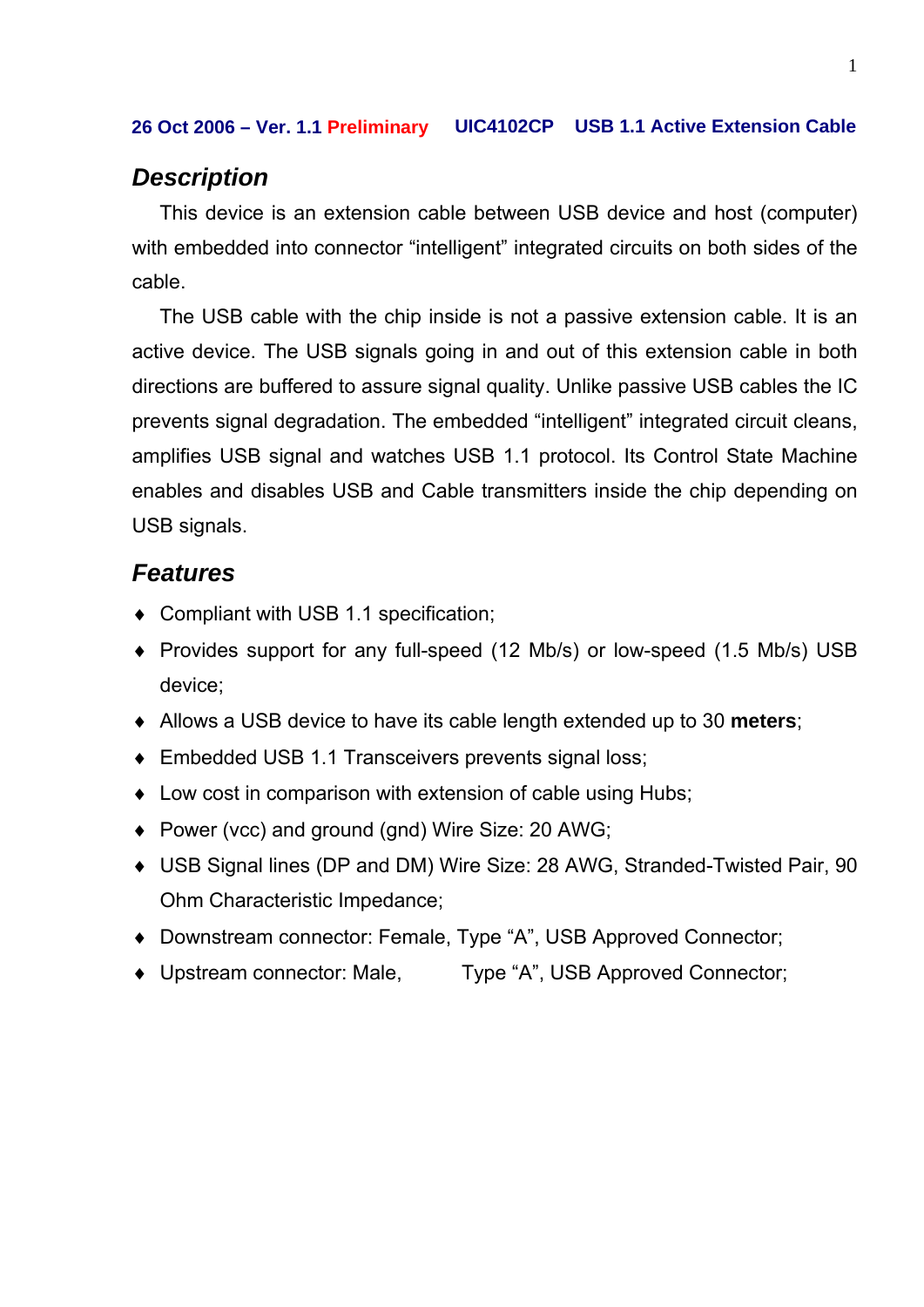## *Compatibility*

The UIC4102CP complies with USB 1.1 specifications governing the design of full-speed and low-speed USB devices. However, Unique ICs does not guarantee that all full speed USB devices are compatible with the UIC4102CP.

Some low power low-speed USB devices can work with cable up 100 meters.

# *Applications*

- ♦ WEB-camera
- ♦ Surveillance camera
- ♦ Printer
- ♦ Scanner
- ♦ Mice
- ♦ Keyboard
- $\triangleleft$  Etc.

### **Table 1.** *Recommended Operating Conditions*

| <b>Parameter</b>                                       | <b>Name</b> | <b>Limits</b> |     |            | <b>Condition</b> |
|--------------------------------------------------------|-------------|---------------|-----|------------|------------------|
|                                                        |             | min           | typ | max        |                  |
| Supply Power Voltage, V                                | <b>VCC</b>  | 3,0           | 3,3 | 3,6        |                  |
| DC Input voltage range, V                              | V١          | 0             |     | 3,6        |                  |
| DC Output voltage range, V                             | Vo          | 0             |     | <b>VCC</b> |                  |
| Operating ambient temperature<br>range in free air, °C | Tamb        | -40           |     | $+85$      |                  |
| ESD Protection, all pins, V                            |             |               |     | 2000       |                  |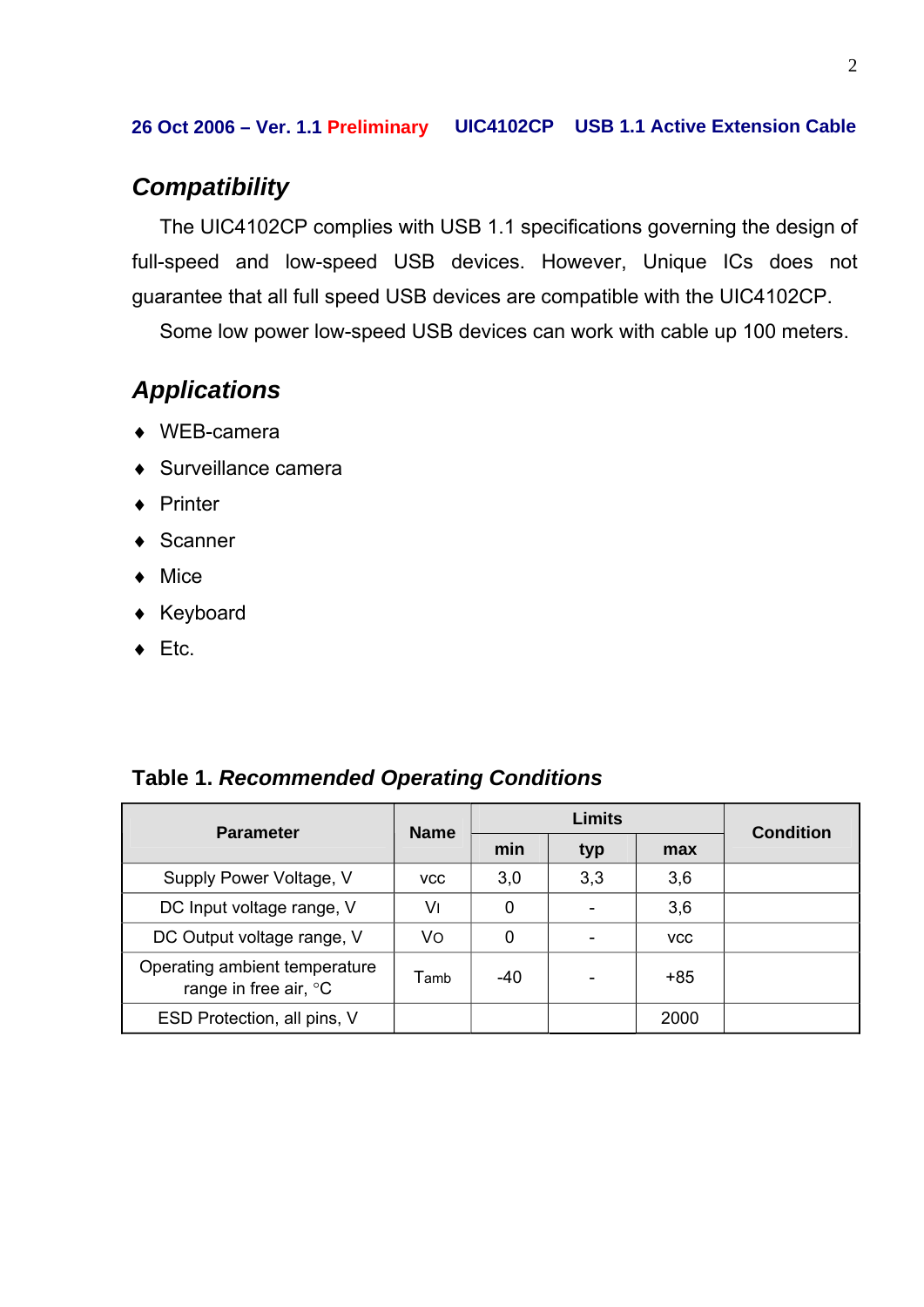| <b>Parameter</b>                              | <b>Name</b>    | <b>Limits</b>            |                          |                          | <b>Condition</b>              |  |  |  |
|-----------------------------------------------|----------------|--------------------------|--------------------------|--------------------------|-------------------------------|--|--|--|
|                                               |                | min                      | typ                      | max                      |                               |  |  |  |
| <b>Cable Signal Characteristics</b>           |                |                          |                          |                          |                               |  |  |  |
| Max Supply Current Drawn, mA                  | <b>Isupply</b> | $\overline{\phantom{a}}$ | 20                       | 26                       | Temp = $27^\circ$ C           |  |  |  |
| Max Cable Voltage Drop, V                     |                | $\overline{\phantom{a}}$ | $\overline{\phantom{0}}$ | 0.09                     | Temp = $27^\circ$ C           |  |  |  |
| Cable data signaling high, mV                 | <b>VCSH</b>    | 460                      |                          | 550                      |                               |  |  |  |
| Cable data signaling low, mV                  | <b>VCSL</b>    | $-10$                    |                          | 10                       |                               |  |  |  |
| Cable Idle Level, mV                          | <b>VCIL</b>    | $-10$                    |                          | 10                       |                               |  |  |  |
| Cable chip signal delay, ns                   | <b>TCD</b>     |                          | 13.5                     |                          |                               |  |  |  |
| Cable Length, m                               | CL             |                          |                          | 30                       |                               |  |  |  |
| DP, DM Input Levels                           |                |                          |                          |                          |                               |  |  |  |
| Input High Threshold, V                       | Vih            | 2,0                      | L,                       | $\overline{\phantom{a}}$ |                               |  |  |  |
| Input Low Threshold, V                        | Vil            |                          |                          | 0,8                      |                               |  |  |  |
| Differential input sensitivity, V             | VDI            | 0.2                      |                          |                          | $ (DP) - (DM) $               |  |  |  |
| Differential common mode range,<br>V          | <b>VCM</b>     | 0.8                      |                          | 2.5                      | <b>Includes VDI</b><br>range  |  |  |  |
| Single ended receiver threshold,<br>V         | <b>VSE</b>     | 0.8                      |                          | 2.0                      |                               |  |  |  |
| DP, DM Output Levels                          |                |                          |                          |                          |                               |  |  |  |
| Output High Voltage, V                        | Voh            | 2,4                      | ÷                        |                          | $\mathsf{loh} < \mathsf{6mA}$ |  |  |  |
| Output Low Voltage, V                         | Vol            |                          |                          | 0,4                      | IoI < 6mA                     |  |  |  |
| <b>Leakage Current</b>                        |                |                          |                          |                          |                               |  |  |  |
| Hi-Z State data line leakage<br>current, uA   | <b>ILO</b>     |                          |                          | ±10                      | $0V < V$ IN <<br>3.3V         |  |  |  |
| <b>Capacitance</b>                            |                |                          |                          |                          |                               |  |  |  |
| <b>USB 1.1 Transceiver</b><br>capacitance, pF | CIN            |                          |                          | 20                       | Pin to gnd                    |  |  |  |
| <b>Output Resistance</b>                      |                |                          |                          |                          |                               |  |  |  |
| Driver output resistance, $\Omega$            | ZDRV           | 28                       |                          | 44                       | Steady state<br>drive         |  |  |  |

# **Table 2.** *UIC4102CP Characteristics*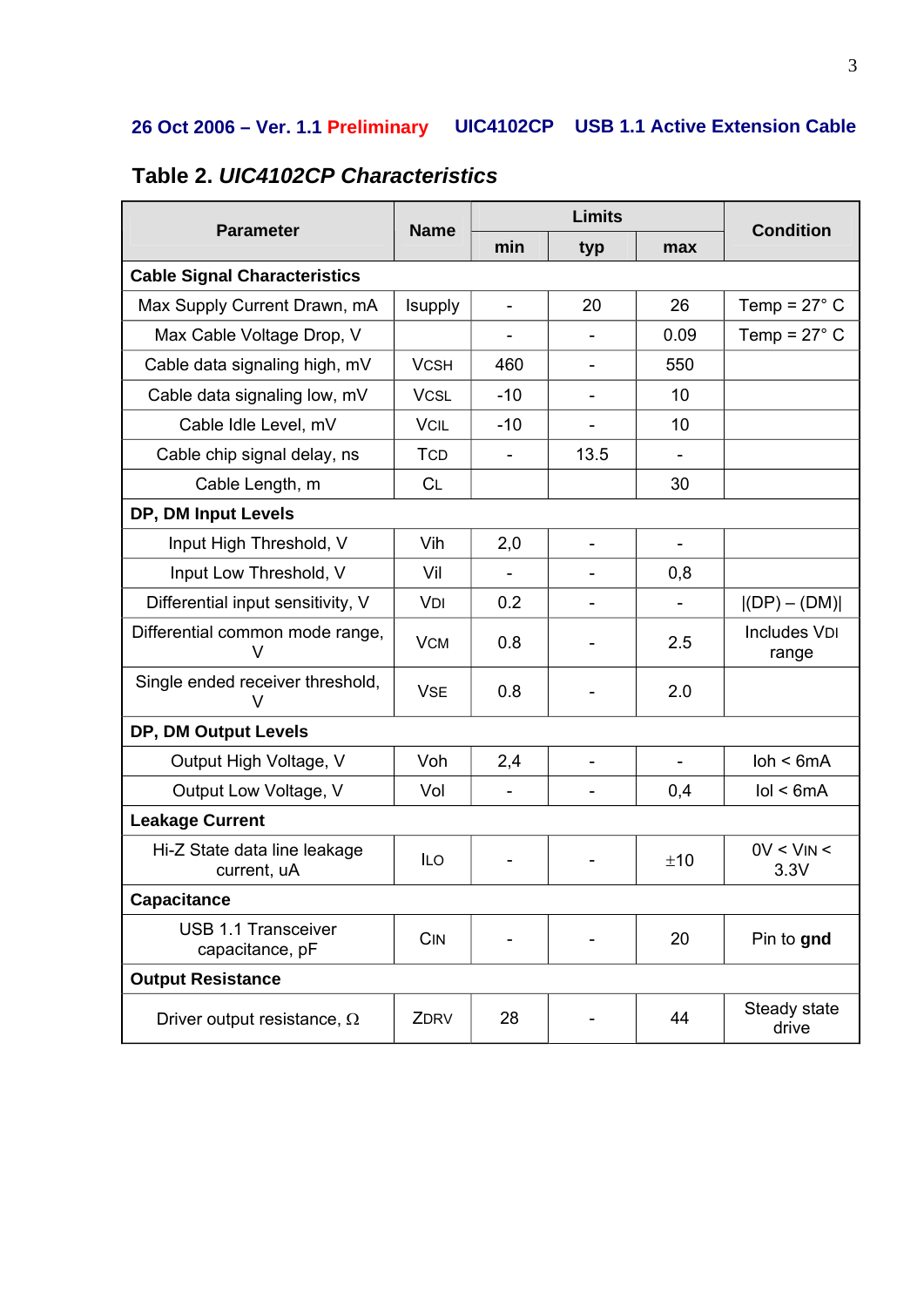# *Pin Configuration*

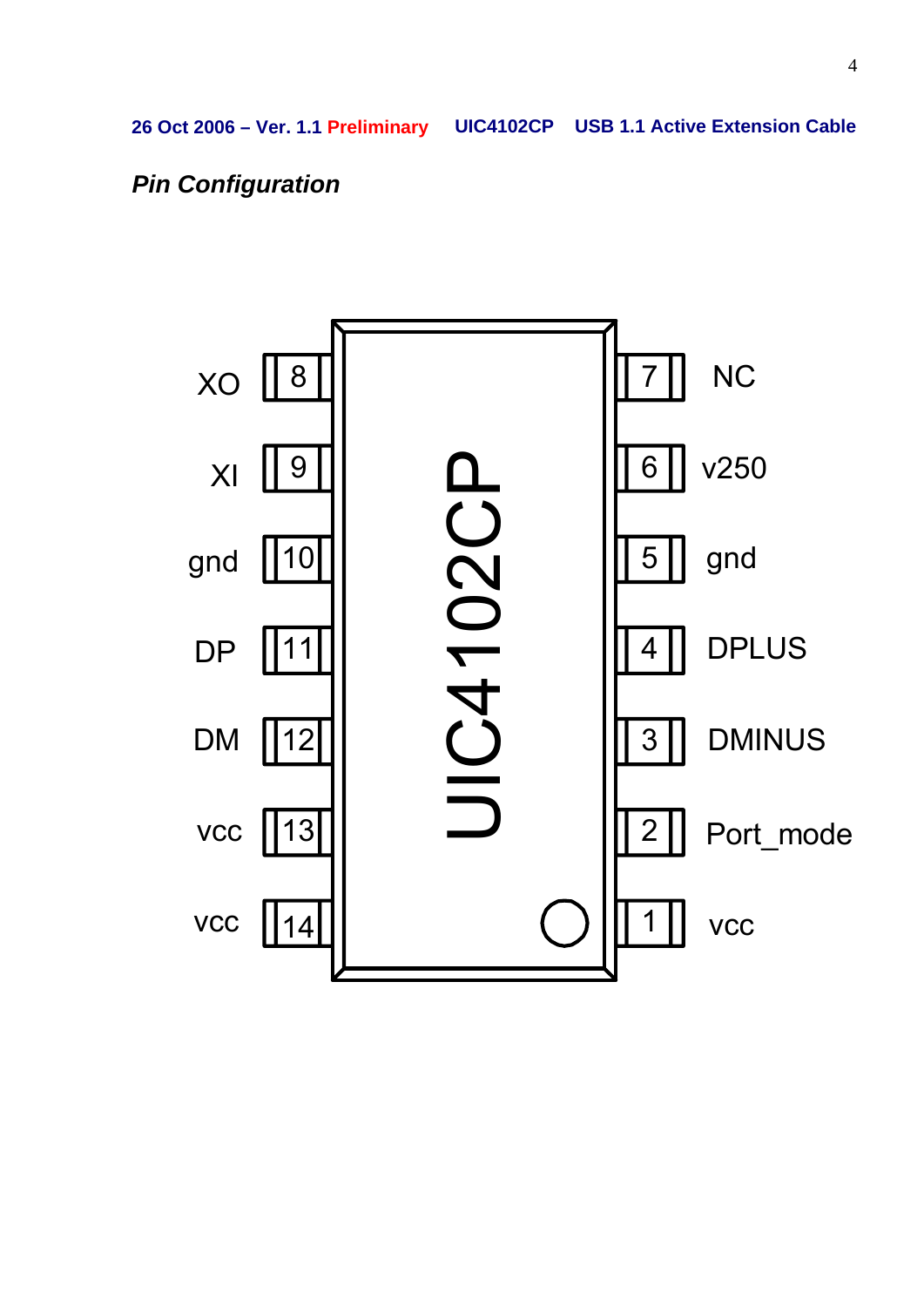| Pin<br><b>Number</b> | <b>Name</b>   | <b>Direction</b>                                                                     | <b>Description</b>                                                                                                                     |  |  |
|----------------------|---------------|--------------------------------------------------------------------------------------|----------------------------------------------------------------------------------------------------------------------------------------|--|--|
| 1                    | <b>VCC</b>    | Power                                                                                | Chip power, 3.3V                                                                                                                       |  |  |
| $\overline{2}$       | Port Mode     | Input                                                                                | Externally assigns the embedded IC function.<br>0: downstream port (on device cable side);<br>3.3V: upstream port (on host cable side) |  |  |
| 3                    | <b>DMINUS</b> | Data minus pin on cable side, corresponding to DM<br>Input/Output<br>pin on USB side |                                                                                                                                        |  |  |
| 4                    | <b>DPLUS</b>  | Input/Output                                                                         | Data plus pin on cable side, corresponding to DP<br>pin on USB side                                                                    |  |  |
| 5                    | gnd           | Power                                                                                | Chip ground                                                                                                                            |  |  |
| 6                    | v250          | Analog                                                                               | DPLUS, DMINUS low threshold                                                                                                            |  |  |
| $\overline{7}$       | <b>NC</b>     |                                                                                      | Must be not connected                                                                                                                  |  |  |
| 8                    | XO            | Output                                                                               | Oscillator Output. Connect to external 24 MHz<br>crystal resonator                                                                     |  |  |
| 9                    | XI            | Input                                                                                | Oscillator Input. Connect to external 24 MHz<br>crystal resonator                                                                      |  |  |
| 10                   | gnd           | Power                                                                                | Chip ground                                                                                                                            |  |  |
| 11                   | <b>DP</b>     | Input/Output                                                                         | USB Data Pin Data +                                                                                                                    |  |  |
| 12                   | <b>DM</b>     | Input/Output                                                                         | USB Data Pin Data -                                                                                                                    |  |  |
| 13                   | <b>VCC</b>    | Power                                                                                | Chip power, 3.3V                                                                                                                       |  |  |
| 14                   | <b>VCC</b>    | Power                                                                                | Chip power, 3.3V                                                                                                                       |  |  |

**Table 3.** *USB 1.1 Active Extension Cable embedded "intelligent" IC Pin Description*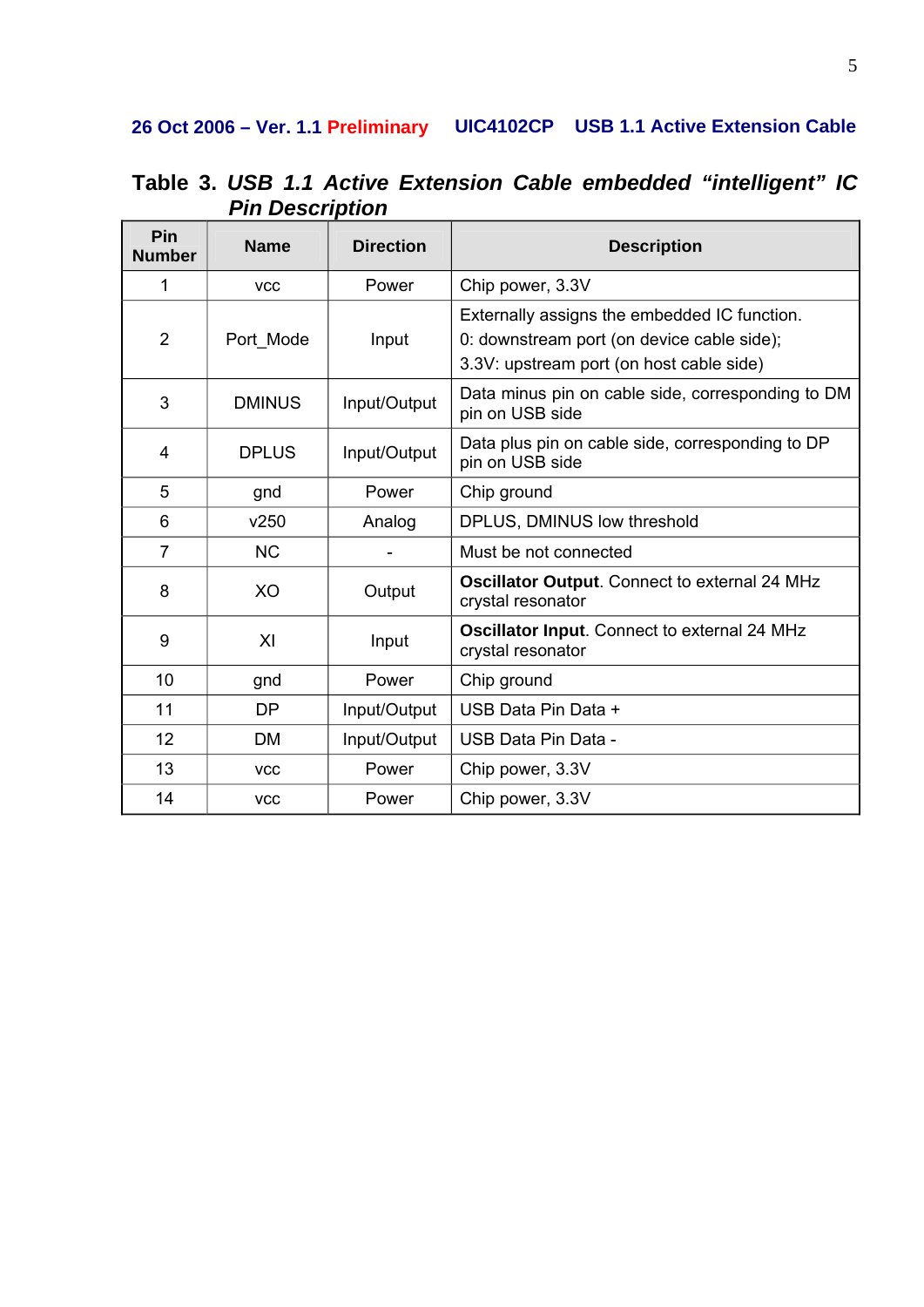*Cable embedded IC Functional Block Diagram* 



**\* CAT5E/CAT6 (shielded cables) or USB2.0 cable**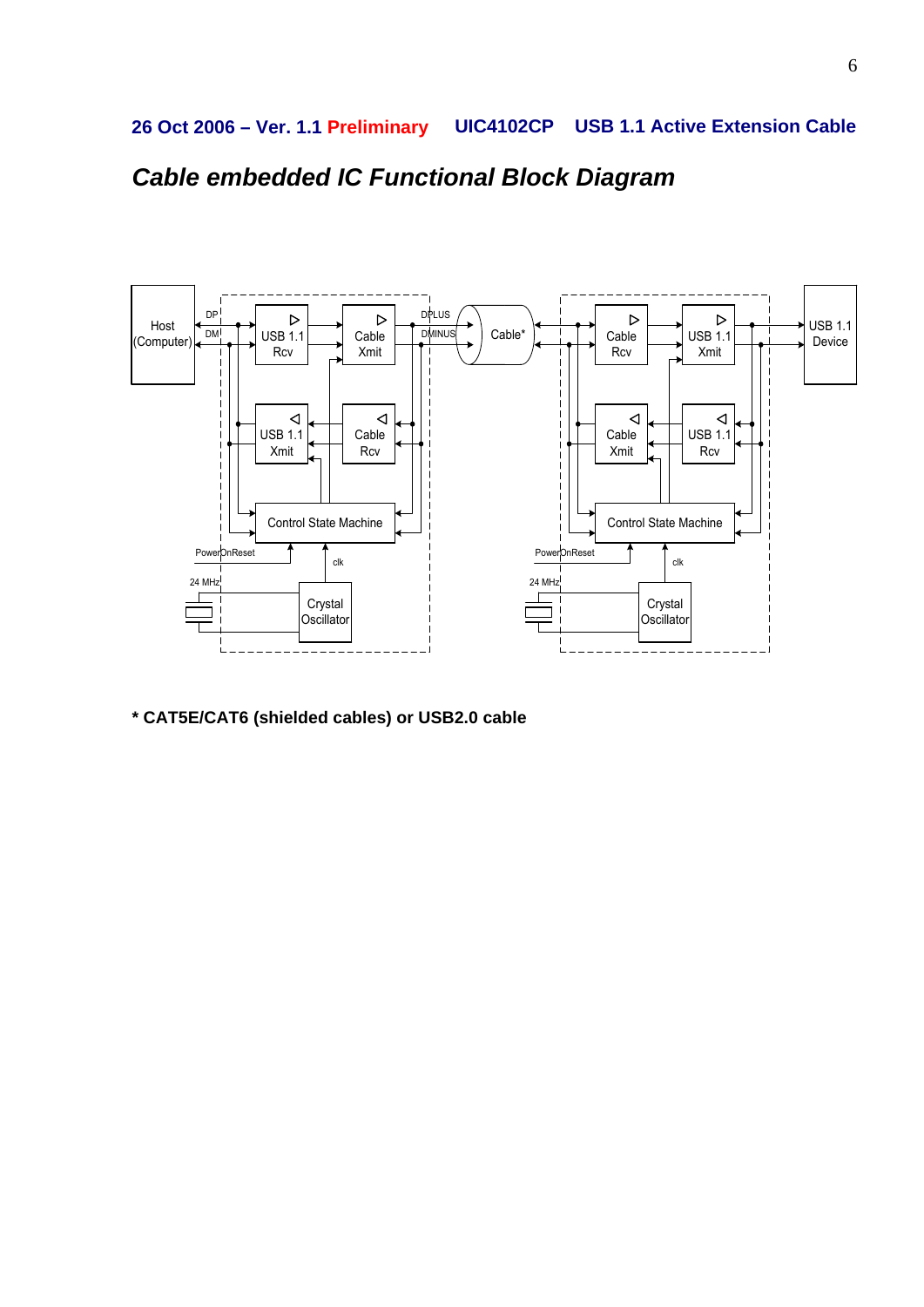# *Typical external component connections*

*For CAT5E/CAT6 interconnection cable*